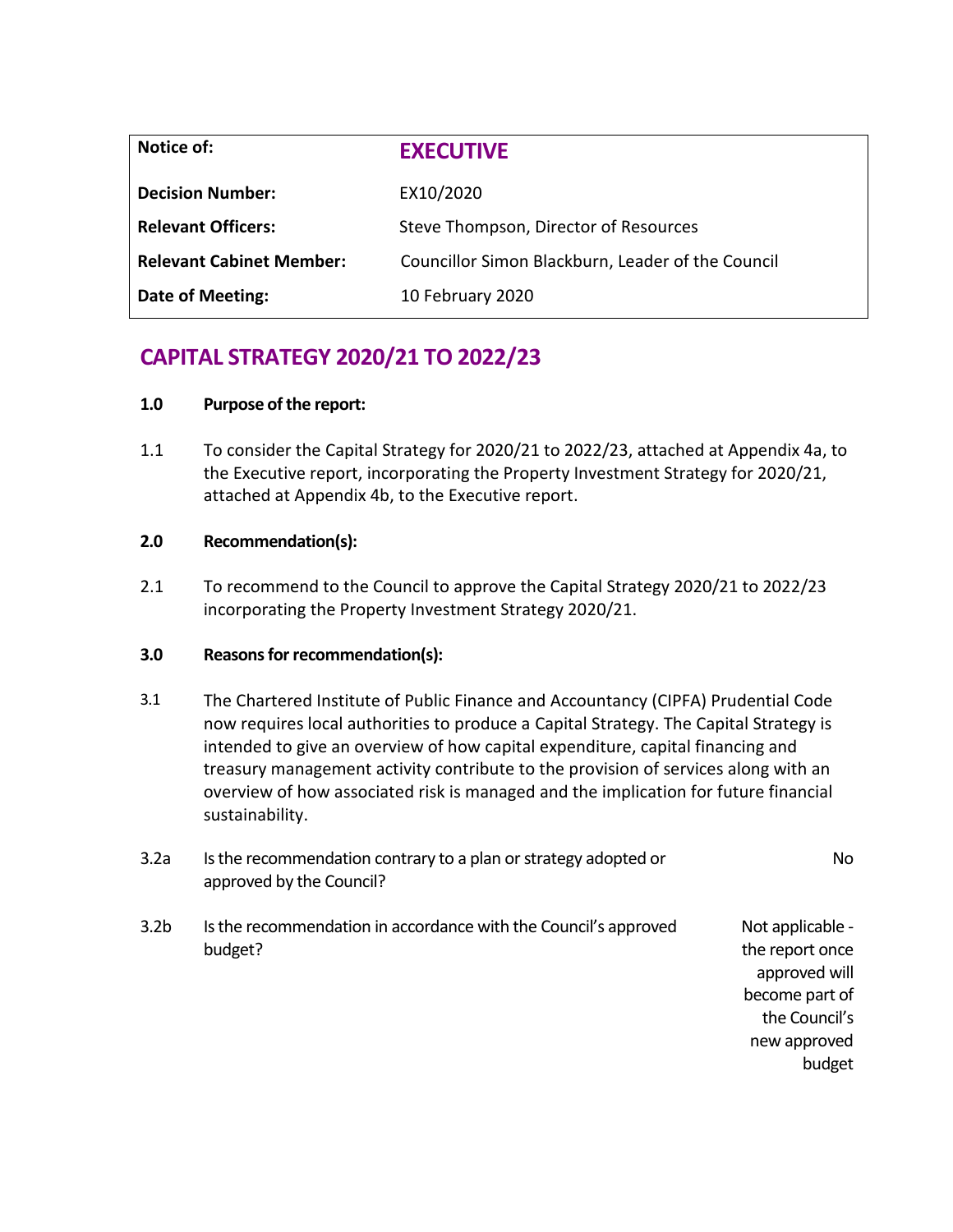3.3 Other alternative options to be considered:

None.

## **4.0 Council Priority:**

4.1 The relevant Council Priority is: "The economy: Maximising growth and opportunity across Blackpool".

## **5.0 Background Information**

- 5.1 The Chartered Institute of Public Finance and Accountancy (CIPFA) Prudential Code requires local authorities to produce a Capital strategy to demonstrate that capital expenditure and investment decisions are taken in line with service objectives and take account of stewardship, value for money, prudence, sustainability and affordability.
- 5.2 The Capital Strategy aligns with the priorities set out in the Council Plan and other key Council strategies. The strategy is integrated with the Capital Programme and Treasury Management Strategy.
- 5.3 Does the information submitted include any exempt information? No

## 5.4 **List of Appendices:**

Appendix 4a: Report on the Capital Strategy 2020/21 to 2022/23 Appendix 4b: Property Investment Strategy 2020/21

## **6.0 Legal considerations:**

- 6.1 None.
- **7.0 Human Resources considerations:**
- 7.1 None.
- **8.0 Equalities considerations:**
- 8.1 None.
- **9.0 Financial considerations:**
- 9.1 These are set out in the Capital Strategy attached at Appendix 4a, to the Executive report.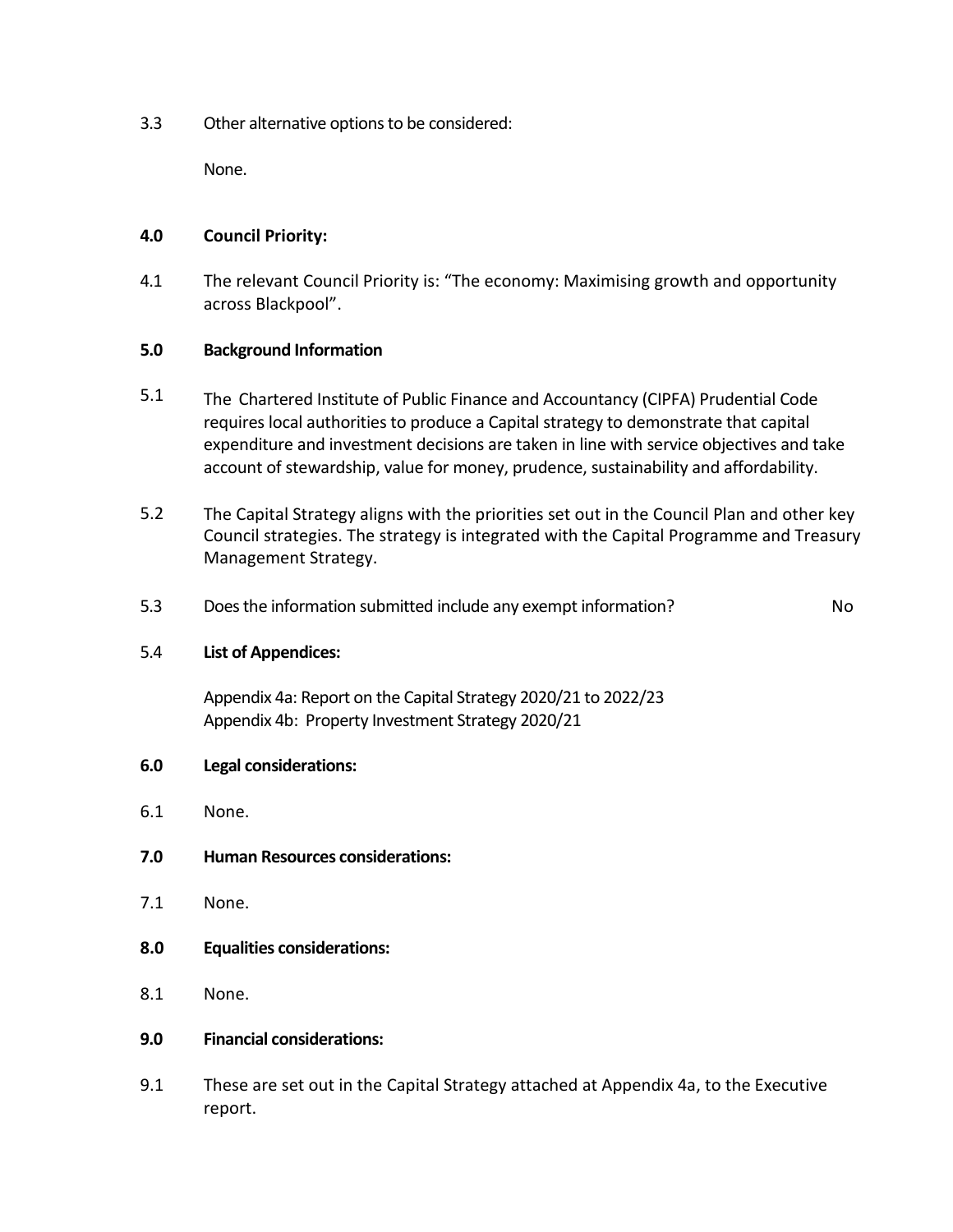## **10.0 Risk management considerations:**

10.1 The Capital Strategy includes the Council's Risk Appetite Statement in section 12 of the report at Appendix 4a, to the Executive report.

| 11.0 | <b>Ethical considerations:</b>                                                                               |           |
|------|--------------------------------------------------------------------------------------------------------------|-----------|
| 11.1 | None.                                                                                                        |           |
| 12.0 | Internal/ External Consultation undertaken:                                                                  |           |
| 12.1 | None.                                                                                                        |           |
| 13.0 | <b>Background papers:</b>                                                                                    |           |
| 13.1 | None.                                                                                                        |           |
| 14.0 | Key decision information:                                                                                    |           |
| 14.1 | Is this a key decision?                                                                                      | Yes       |
| 14.2 | If so, Forward Plan reference number:                                                                        | 33/2019   |
| 14.3 | If a key decision, is the decision required in less than five days?                                          | <b>No</b> |
| 14.4 | If yes, please describe the reason for urgency:                                                              |           |
| 15.0 | <b>Call-in information:</b>                                                                                  |           |
| 15.1 | Are there any grounds for urgency, which would cause this decision to<br>be exempt from the call-in process? | <b>No</b> |

15.2 If **yes**, please give reason: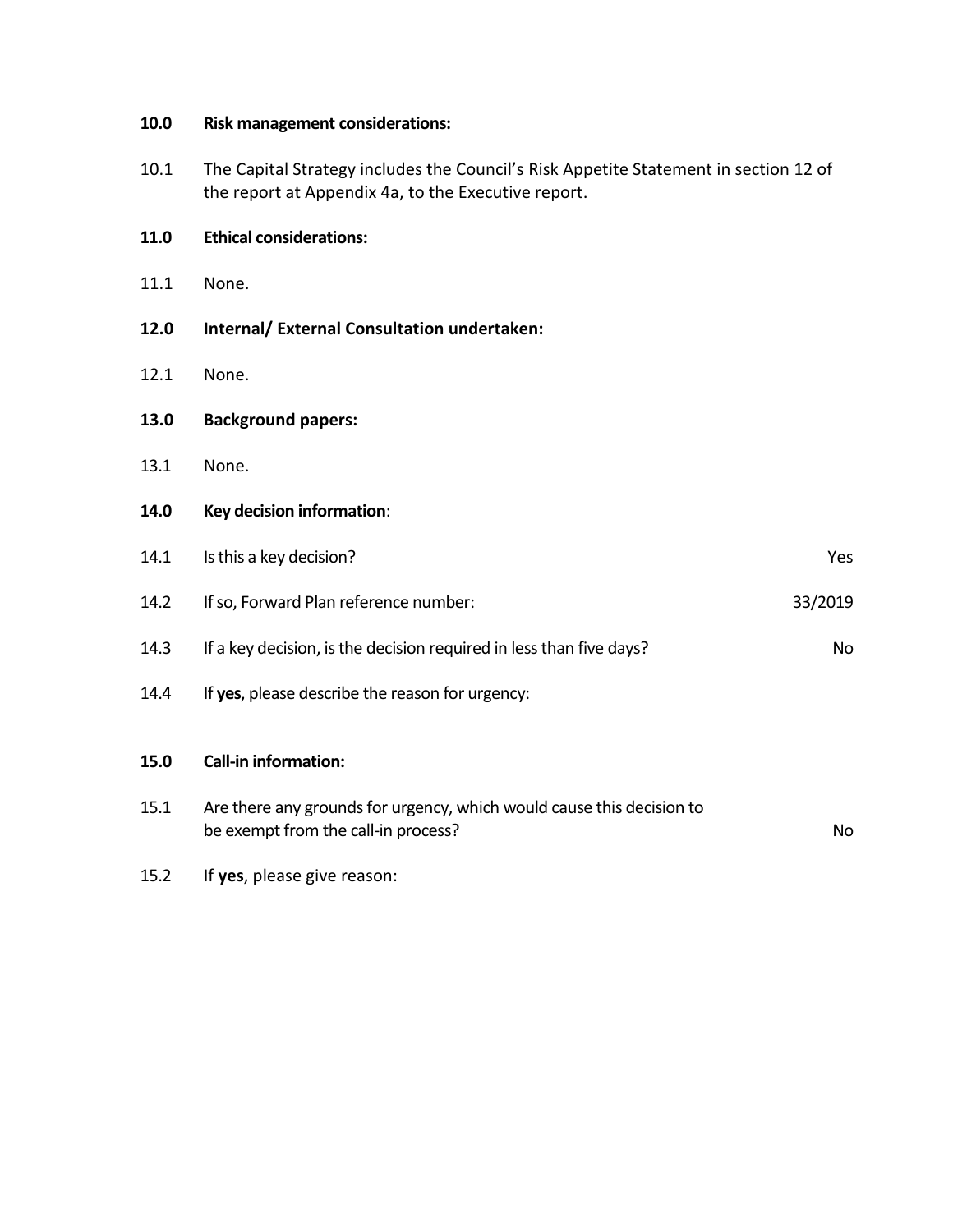## **TO BE COMPLETED BY THE HEAD OF DEMOCRATIC GOVERNANCE**

#### **16.0 Scrutiny Committee Chairman (where appropriate):**

Date informed: 31 January 2020 Date approved:

#### **17.0 Declarations of interest (if applicable):**

17.1 None.

#### **18.0 Executive decision:**

18.1 The Executive resolved as follows:

To recommend to the Council to approve the Capital Strategy 2020/21 to 2022/23 incorporating the Property Investment Strategy 2020/21.

#### 18.2 **Date of Decision:**

10 February 2020

#### **19.0 Reason(s) for decision:**

The Chartered Institute of Public Finance and Accountancy (CIPFA) Prudential Code now requires local authorities to produce a Capital Strategy. The Capital Strategy is intended to give an overview of how capital expenditure, capital financing and treasury management activity contribute to the provision of services along with an overview of how associated risk is managed and the implication for future financial sustainability.

#### 19.1 **Date Decision published:**

11 February 2020

#### **20.0 Executive Members in attendance:**

20.1 Councillor Blackburn, in the Chair

Councillors Benson, Brookes, Campbell, Jackson, Kirkland, Smith, Taylor and L Williams.